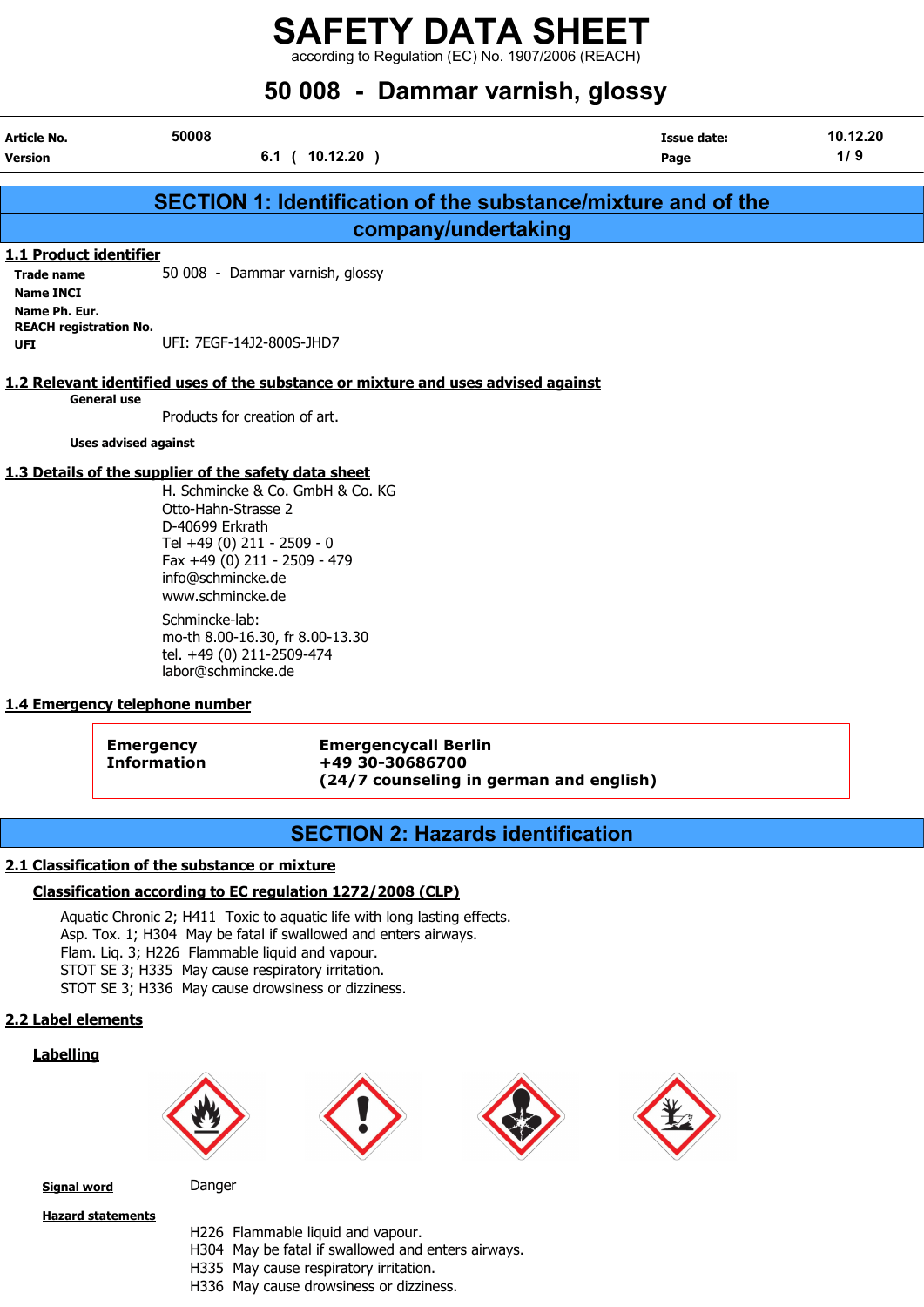according to Regulation (EC) No. 1907/2006 (REACH)

## 50 008 - Dammar varnish, glossy

| Article No.<br><b>Version</b>          | 50008<br>$10.12.20$ )<br>6.1 (                                                                                                                                                                                                                                                                                                                                                                                                                                                               | <b>Issue date:</b><br>Page | 10.12.20<br>2/9 |
|----------------------------------------|----------------------------------------------------------------------------------------------------------------------------------------------------------------------------------------------------------------------------------------------------------------------------------------------------------------------------------------------------------------------------------------------------------------------------------------------------------------------------------------------|----------------------------|-----------------|
|                                        | H411 Toxic to aguatic life with long lasting effects.                                                                                                                                                                                                                                                                                                                                                                                                                                        |                            |                 |
| <b>Safety precautions</b>              | P102 Keep out of reach of children.<br>P210 Keep away from heat, hot surfaces, sparks, open flames and other ignition sources. No<br>smoking.<br>P260 Do not breathe vapours.<br>P273 Avoid release to the environment.<br>P301+P310 IF SWALLOWED: Immediately call a POISON CENTER/doctor/<br>P301+P330+P331 IF SWALLOWED: rinse mouth. Do NOT induce vomiting.<br>P303+P361+P353 IF ON SKIN (or hair): Take off immediately all contaminated clothing. Rinse<br>skin with water/or shower. |                            |                 |
| <b>Hazard components for labelling</b> |                                                                                                                                                                                                                                                                                                                                                                                                                                                                                              |                            |                 |
| <b>Text for labelling (CLP)</b>        | Repeated exposure may cause skin dryness or cracking. (EUH066)                                                                                                                                                                                                                                                                                                                                                                                                                               |                            |                 |

### 2.3 Other hazards

## SECTION 3: Composition / information on ingredients

#### 3.1 Substances

#### Chemical characterisation

White spirit Dammar resin CAS-Number EINECS / ELINCS / NLP EU index number Customs tariff number REACH registration No. RTECS-no. Hazchem-Code CI-Number

#### 3.2 Mixtures

## Substance 1

solvent naphtha (petroleum), light, aromatic: 60 - 70% CAS: 64742-95-6 REACH: 01-2119455851-35 Aquatic Chronic 2; H411 / Asp. Tox. 1; H304 / -; EUH066 / Flam. Liq. 3; H226 / STOT SE 3; H335 / STOT SE 3; H336

Additional information

## SECTION 4: First aid measures

#### 4.1 Description of first aid measures

#### General information

If you feel unwell, seek medical advice (show the label where possible).

#### In case of inhalation

Provide fresh air. Seek medical attention if problems persist.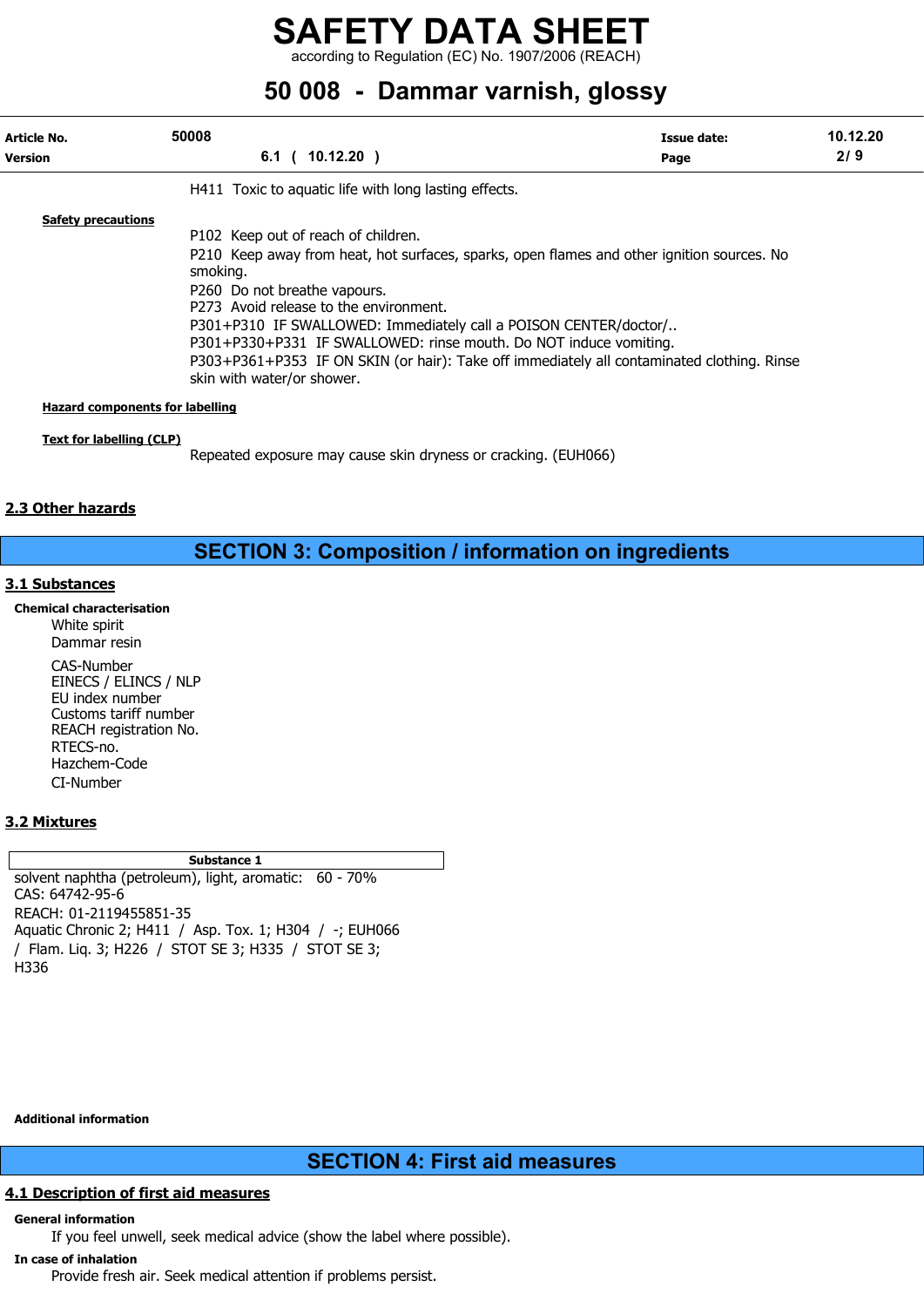according to Regulation (EC) No. 1907/2006 (REACH)

# 50 008 - Dammar varnish, glossy

| <b>Article No.</b> | 50008 |                 | Issue date: | 10.12.20 |
|--------------------|-------|-----------------|-------------|----------|
| Version            |       | 10.12.20<br>6.1 | Page        | 3/9      |

#### In case of skin contact

Remove residues with soap and water. In case of skin irritation, consult a physician.

#### After eye contact

If product gets into the eye, keep eyelid open and rinse immediately with large quantities of water, for at least 10 - 15 minutes. Seek medical attention if irritation persists.

#### After swallowing

Rinse mouth with water. Seek medical treatment in case of troubles.

#### 4.2 Most important symptoms and effects, both acute and delayed

#### 4.3 Indication of any immediate medical attention and special treatment needed

Caution if victim vomits: Risk of aspiration!

SECTION 5: Firefighting measures

#### 5.1 Extinguishing media

#### Suitable extinguishing media

Co-ordinate fire-fighting measures to the fire surroundings.

#### Extinguishing media which must not be used for safety reasons

strong water jet

#### 5.2 Special hazards arising from the substance or mixture

In case of fire may be liberated: Carbon monoxide and carbon dioxide

#### 5.3 Advice for firefighters

Special protective equipment for firefighters

Use appropriate respiratory protection.

#### Additional information

## SECTION 6: Accidental release measures

#### 6.1 Personal precautions, protective equipment and emergency procedures

Avoid contact with skin, eyes, and clothing.

#### 6.2 environmental precautions

Discharge into the environment must be avoided.

## 6.3 Methods and material for containment and cleaning up

Methods for cleaning up Collect spilled material using paper towels and dispose.

#### Additional information

## 6.4 Reference to other sections

Dispose of waste according to applicable legislation.

## SECTION 7: Handling and storage

## 7.1 Precautions for safe handling

#### Advices on safe handling

Handle in accordance with good industrial hygiene and safety practice.

## Precautions against fire and explosion

No special measures are required.

## 7.2 Conditions for safe storage, including any incompatibilities

Requirements for storerooms and containers Hints on joint storage

Storage class Further details Protect from frost and exposure to sun.

## 7.3 Specific end use(s)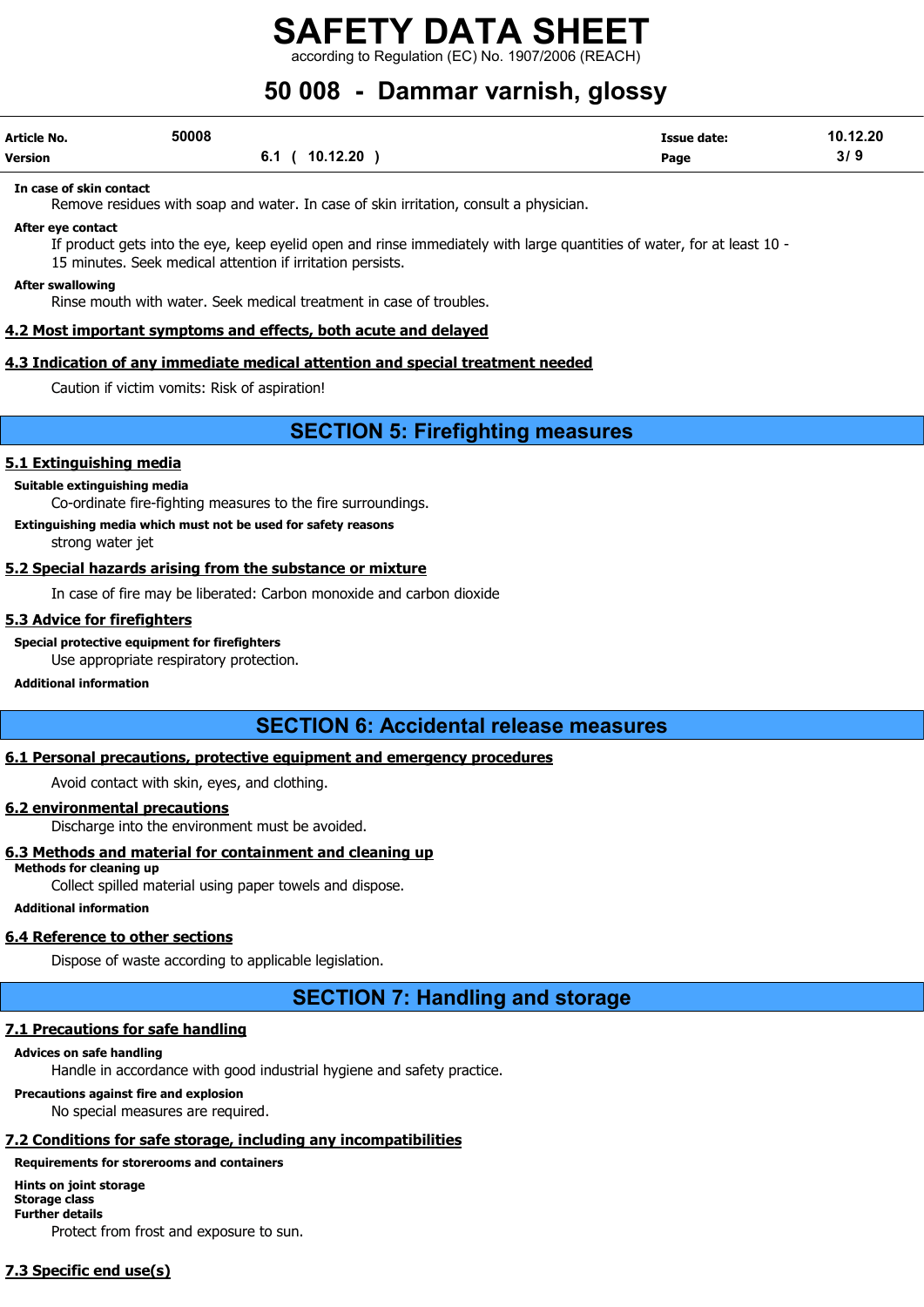according to Regulation (EC) No. 1907/2006 (REACH)

## 50 008 - Dammar varnish, glossy

| <b>Article No.</b> | 50008           | Issue date: | 10.12.20 |
|--------------------|-----------------|-------------|----------|
| Version            | 10.12.20<br>6.1 | Page        | 4        |

## SECTION 8: Exposure controls/personal protection

### 8.1 Control parameters

64742-95-6 solvent naphtha (petroleum), light, aromatic

| 2(II); AGS<br>ウイエナー<br>$\sim$ 0.00<br><b>LATE</b><br>יז הח<br>mq/m<br>1 NR.D<br>ب نتائبا<br><b>UV</b> |
|-------------------------------------------------------------------------------------------------------|
|-------------------------------------------------------------------------------------------------------|

#### DNEL overview

| 64742-95-6<br>solvent naphtha (petroleum), light, aromatic |                                |           |              |  |  |  |  |  |
|------------------------------------------------------------|--------------------------------|-----------|--------------|--|--|--|--|--|
| DNEL worker                                                | Long-term - inhalation, system | 150,00000 | $mq/m^3$     |  |  |  |  |  |
| DNEL worker                                                | Long-term - dermal, local effe | 25,00000  | mg/kg bw/day |  |  |  |  |  |
| DNEL Consumer                                              | Long-term - oral, systemic eff | 11,00000  | mq/kq bw/day |  |  |  |  |  |
| DNEL Consumer                                              | Long-term - inhalation, system | 32,00000  | $mq/m^3$     |  |  |  |  |  |

#### 8.2 Exposure controls

#### Occupational exposure controls

#### Respiratory protection

With correct and proper use, and under normal conditions, breathing protection is not required. Respiratory protection must be worn whenever the WEL levels have been exceeded.

DNEL Consumer | Long-term - dermal, systemic e | 11,00000 | mg/kg bw/day

Combination filtering device (EN 14387) Use filter type A (= against vapours of organic substances)

#### Hand protection

Qualified materials: Nitrile rubber

Layer thickness  $> 0.35$  mm

Breakthrough time > 480 min

Ultranitril 492 - MAPA GmbH, Industriestraße 21- 25, D-27404 Zeven, Internet: www.mapa-pro.de

All information was derived in accordance with EU directive 89/686/EWG and the resultant EN 374 in cooperation with MAPA GmbH. This recommendation applies exclusively to the product and use named in Section 1. In the event of commingling or deviating conditions, contact the suppliers of CE-approved gloves. This information is abased on our current state of knowledge and describes the security standards applicable to our product for the purpose provided.

#### Eye protection

## **Goggles**

Body protection

Wear suitable protective clothing. Wash contaminated clothing prior to re-use.

#### General protection and hygiene measures

Handle in accordance with good industrial hygiene and safety practice. Wash hands thoroughly after handling.

## SECTION 9: Physical and chemical properties

## 9.1 information on basic physical and chemical properties

| Form                             | <u>a mionnation on bable phybical and chemical properties</u><br>liquid |                     |                     |       |
|----------------------------------|-------------------------------------------------------------------------|---------------------|---------------------|-------|
| Colour                           | yellowish, clear                                                        |                     |                     |       |
| <b>Odour</b>                     | weak aromatic                                                           |                     |                     |       |
|                                  |                                                                         | min                 | max                 |       |
| Initial boiling point and        |                                                                         |                     |                     |       |
| boiling range                    |                                                                         |                     |                     |       |
| Melting point/freezing point     |                                                                         |                     |                     |       |
| Flash point/flash point range    |                                                                         | 34 °C               | 34 °C               |       |
| <b>Flammability</b>              |                                                                         |                     |                     |       |
| <b>Ignition temperature</b>      |                                                                         |                     |                     |       |
| <b>Auto-ignition temperature</b> |                                                                         |                     |                     |       |
| <b>Explosion limits</b>          |                                                                         |                     |                     |       |
| <b>Refraction index</b>          |                                                                         |                     |                     |       |
| PН                               |                                                                         |                     |                     |       |
| <b>Viscosity</b>                 |                                                                         |                     |                     |       |
| <b>Viscosity</b>                 |                                                                         | $8 \text{ mm}^2$ /s | $9 \text{ mm}^2$ /s | 40 °C |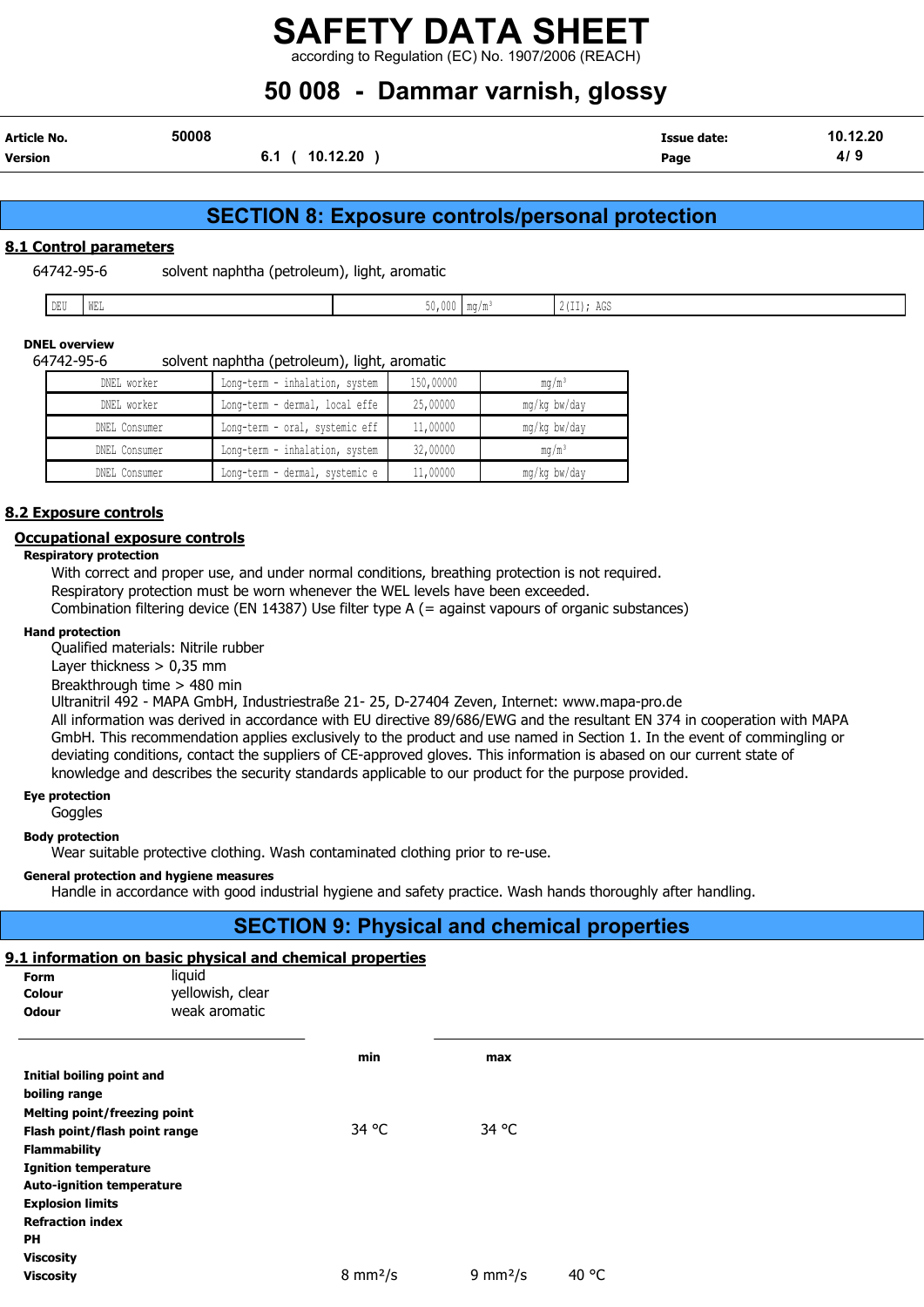according to Regulation (EC) No. 1907/2006 (REACH)

# 50 008 - Dammar varnish, glossy

| Article No.                            | 50008 |              |             |       | Issue date: | 10.12.20 |
|----------------------------------------|-------|--------------|-------------|-------|-------------|----------|
| <b>Version</b>                         | 6.1 ( | $10.12.20$ ) |             |       | Page        | 5/9      |
|                                        |       |              |             |       |             |          |
| Vapour pressure                        |       |              |             |       |             |          |
| <b>Density</b>                         |       |              | $0,87$ g/ml | 20 °C |             |          |
| Partition coefficient: n-octanol/water |       |              |             |       |             |          |

Danger of explosion

#### 9.2 Other information

## SECTION 10: Stability and reactivity

#### 10.1 Reactivity

Product is stable under normal storage conditions.

#### 10.2 Chemical stability

#### 10.3 Possibility of hazardous reactions

## 10.4 Conditions to avoid

Protect from frost and exposure to sun.

10.5 Incompatible materials

strong oxidizing agents

#### 10.6 Hazardous decomposition products

Hazardous vapours may form during fires.

## SECTION 11: Toxicological information

#### 11.1 Information on toxicological effects

#### Toxicological tests

64742-95-6 solvent naphtha (petroleum), light, aromatic

| oral       | LD50         | Rat | 2000,00000          | $\sim$ $\sim$ $\sim$<br>mg/kg |      |
|------------|--------------|-----|---------------------|-------------------------------|------|
| inhalative | TOE0<br>せいりい | Rat | $30000$<br>IU,ZUUUU | ma/L                          | (4h) |
| dermal     | LD50         | Rat | 2000,00000          | mq/kg                         |      |

#### Acute toxicity

No data available

In case of inhalation

No data available

After swallowing

No data available

In case of skin contact

No data available

After eye contact No data available

#### Practical experience

#### General remarks

## SECTION 12: Ecological information

#### 12.1 Toxicity

#### Ecotoxicological effects

64742-95-6 solvent naphtha (petroleum), light, aromatic

| $T \cap E$<br>コンマハ<br>. | ---   | 9,20000 | <b>MA OH</b><br>11U I | (96h)             |
|-------------------------|-------|---------|-----------------------|-------------------|
| $R \cap R$<br>コンマク      | Algae | 2,60000 | <b>MA OH</b><br>11147 | 1721<br>  I Z N J |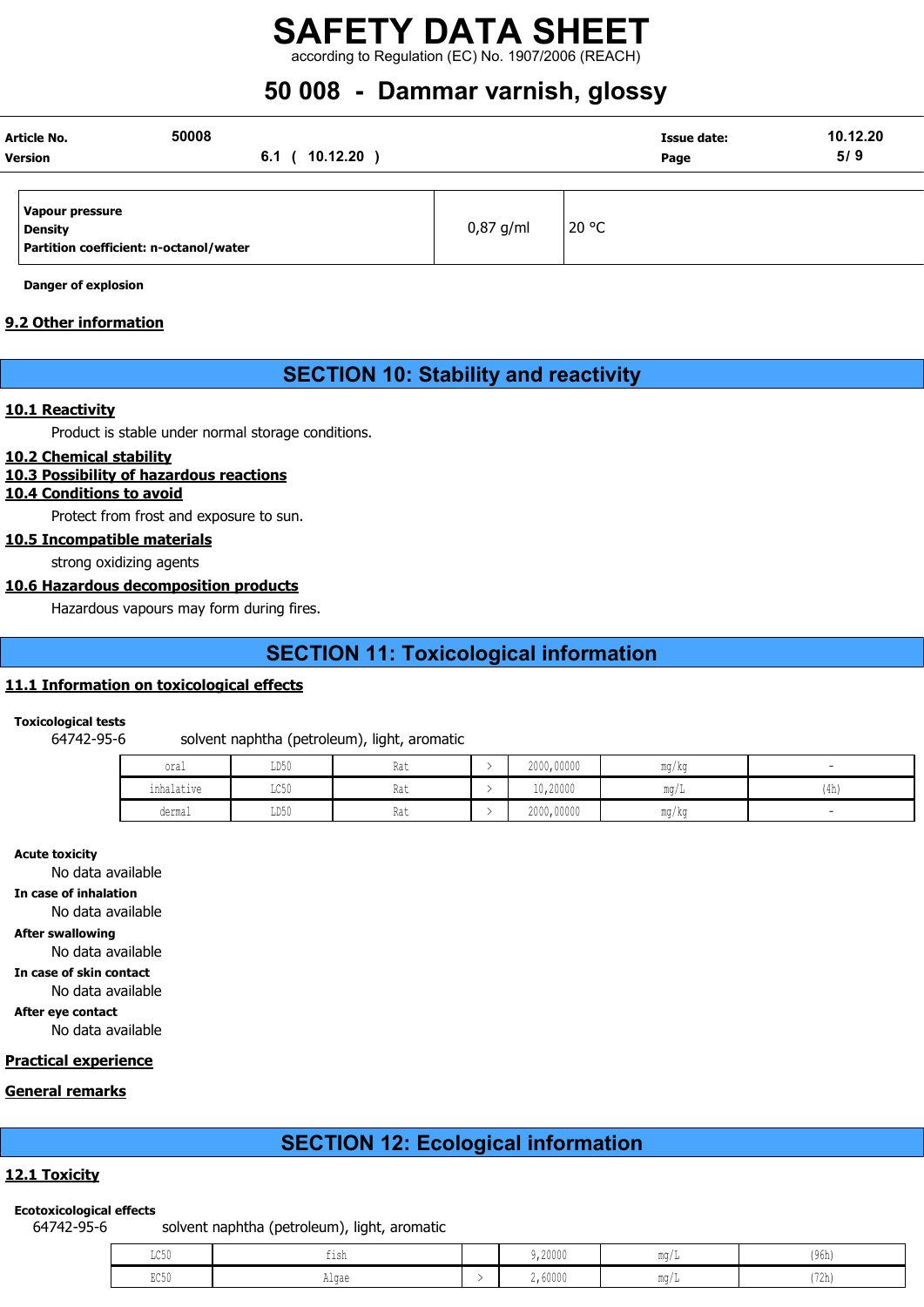according to Regulation (EC) No. 1907/2006 (REACH)

# 50 008 - Dammar varnish, glossy

| <b>Article No.</b><br><b>Version</b> | 50008<br>10.12.20<br>0. I |                                |  |         |      | 10.12.20<br>6/9 |
|--------------------------------------|---------------------------|--------------------------------|--|---------|------|-----------------|
|                                      | EC50                      | Daphnia magna (Big water flea) |  | 3,20000 | ma/L | (48h)           |

Aquatic toxicity

No data available

Water Hazard Class non hazardous to water WGK catalog number General information

#### 12.2 Persistence and degradability

Further details

Product is partially biodegradable. Oxygen demand

#### 12.3 Bioaccumulative potential

Bioconcentration factor (BCF) Partition coefficient: n-octanol/water

#### 12.4 Mobility in soil

No data available

#### 12.5 Results of PBT and vPvB assessment

No data available

#### 12.6 Other adverse effects

General information

## SECTION 13: Disposal considerations

#### 13.1 Waste treatment methods

#### Product

Waste key number

080111 Waste paint and varnish containing organic solvents or other dangerous substances Recommendation

#### Contaminated packaging

Waste key number Recommendation

Non-contaminated packages may be recycled. Handle contaminated packages in the same way as the substance itself.

#### Additional information

## SECTION 14: Transport information

#### 14.1 UN number

1263

## 14.2 UN proper shipping name

ADR, ADN Paint related material IMDG, IATA PAINT RELATED MATERIAL

## 14.3 Transport hazard class(es)

| ADR, ADN | 3 |
|----------|---|
| IMDG     | 3 |
| IATA     | 3 |

## 14.4 Packing group

III

## 14.5 Environmental hazards

Marine Pollutant - IMDG **Yes**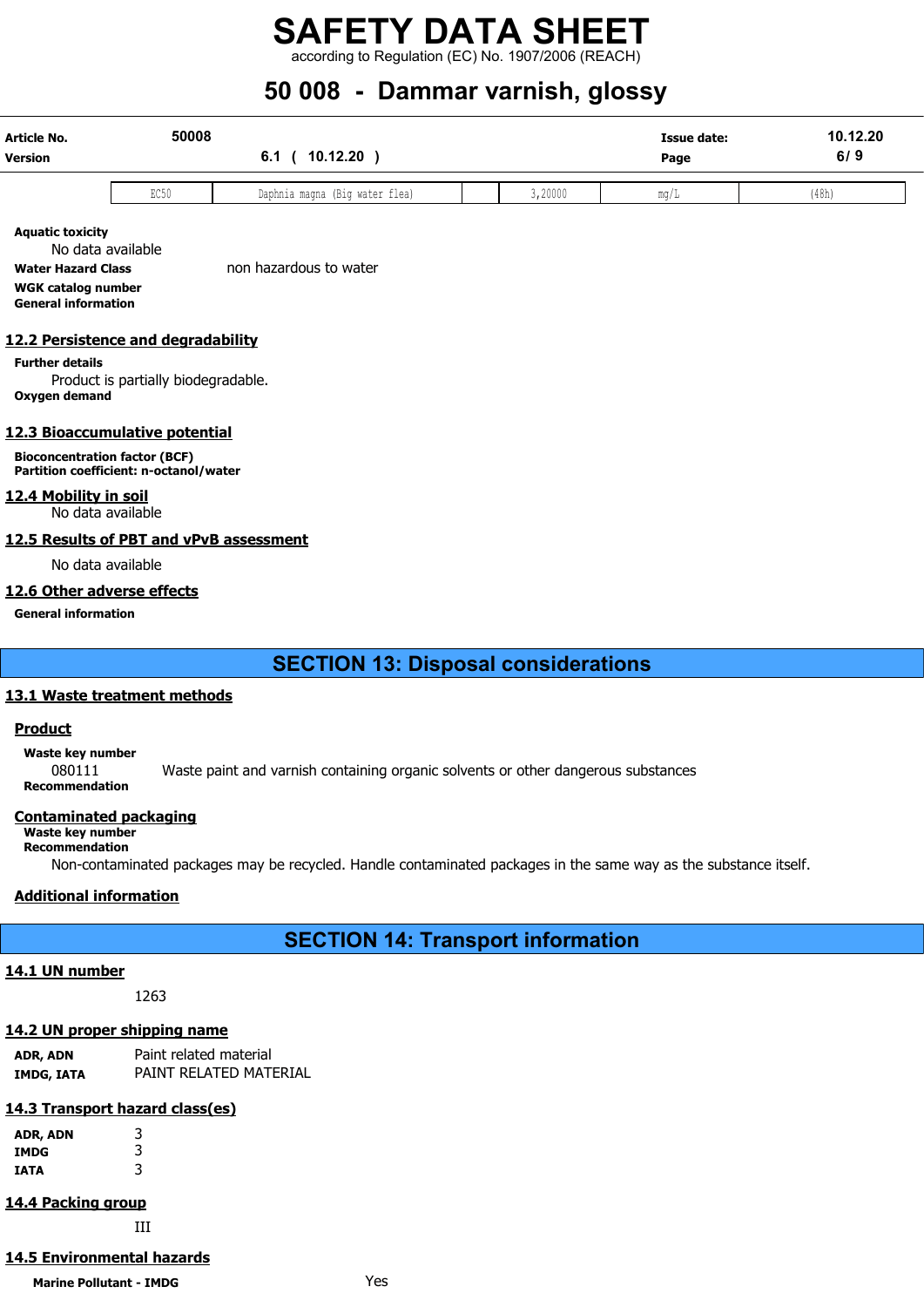according to Regulation (EC) No. 1907/2006 (REACH)

# 50 008 - Dammar varnish, glossy

| Article No.<br>Version                      | 50008<br>$6.1$ ( $10.12.20$ )                     |                            | <b>Issue date:</b><br>Page | 10.12.20<br>7/9 |
|---------------------------------------------|---------------------------------------------------|----------------------------|----------------------------|-----------------|
| <b>Marine Pollutant - ADN</b>               |                                                   |                            |                            |                 |
|                                             | 14.6 Special precautions for user                 |                            |                            |                 |
| <b>Land transport (ADR/RID)</b>             |                                                   |                            |                            |                 |
| Code: ADR/RID                               |                                                   | F1                         |                            |                 |
| Kemmler-number                              |                                                   | 30                         |                            |                 |
| <b>Hazard label ADR</b>                     |                                                   | 3                          |                            |                 |
| <b>Limited quantities</b>                   |                                                   | 5L                         |                            |                 |
|                                             | <b>Contaminated packaging: Instructions</b>       | P001 - IBC03 - LP01 - R001 |                            |                 |
|                                             | <b>Contaminated packaging: Special provisions</b> | PP <sub>1</sub>            |                            |                 |
|                                             | Special provisions for packing together           | <b>MP19</b>                |                            |                 |
| <b>Portable tanks: Instructions</b>         |                                                   | T <sub>2</sub>             |                            |                 |
|                                             | <b>Portable tanks: Special provisions</b>         | TP1 - TP29                 |                            |                 |
| <b>Tank coding</b>                          |                                                   | <b>LGBF</b>                |                            |                 |
| <b>Tunnel restriction</b><br><b>Remarks</b> |                                                   | D/E                        |                            |                 |
| EQ                                          |                                                   | E <sub>1</sub>             |                            |                 |
| <b>Special provisions</b>                   |                                                   | $163 - 367 - 650$          |                            |                 |
| Sea transport (IMDG)                        |                                                   |                            |                            |                 |
| <b>EmS</b>                                  |                                                   | $F-E$ , S-E                |                            |                 |
| <b>Special provisions</b>                   |                                                   | 163 - 223 - 367 - 955      |                            |                 |
| <b>Limited quantities</b>                   |                                                   | 5L                         |                            |                 |
|                                             | <b>Contaminated packaging: Instructions</b>       | P001 - LP01                |                            |                 |
|                                             | <b>Contaminated packaging: Special provisions</b> | PP <sub>1</sub>            |                            |                 |
| <b>IBC: Instructions</b>                    |                                                   | IBC03                      |                            |                 |
| <b>IBC: Provisions</b>                      |                                                   | $\blacksquare$             |                            |                 |
| <b>Tank instructions IMO</b>                |                                                   |                            |                            |                 |
| <b>Tank instructions UN</b>                 |                                                   | T <sub>2</sub>             |                            |                 |
|                                             | <b>Tank instructions Special provisions</b>       | TP1 - TP29                 |                            |                 |
| <b>Stowage and segregation</b>              |                                                   | category A                 |                            |                 |
| <b>Properties and observations</b>          |                                                   |                            |                            |                 |
| <b>Remarks</b>                              |                                                   |                            |                            |                 |
| EQ                                          |                                                   | E <sub>1</sub>             |                            |                 |
| Air transport (IATA-DGR)                    |                                                   |                            |                            |                 |
| <b>Hazard</b>                               |                                                   | Flammable Liquid           |                            |                 |
| Passenger                                   |                                                   | 355 (60L)                  |                            |                 |
| Passenger LQ                                |                                                   | Y344 (10L)                 |                            |                 |
| Cargo                                       |                                                   | 366 (220L)                 |                            |                 |
| <b>ERG</b>                                  |                                                   | 3L                         |                            |                 |
| <b>Remarks</b>                              |                                                   |                            |                            |                 |
| EQ                                          |                                                   | E1                         |                            |                 |
| <b>Special Provisioning</b>                 |                                                   | A192                       |                            |                 |
|                                             |                                                   |                            |                            |                 |

## 14.7 Transport in bulk according to Annex II of MARPOL 73/78 and the IBC Code

No data available

## SECTION 15: Regulatory information

#### 15.1 Safety, health and environmental regulations/legislation specific for the substance or mixture

#### National regulations

#### **Europe**

Contents of VOC [%] Contents of VOC [g/L] Further regulations, limitations and legal requirements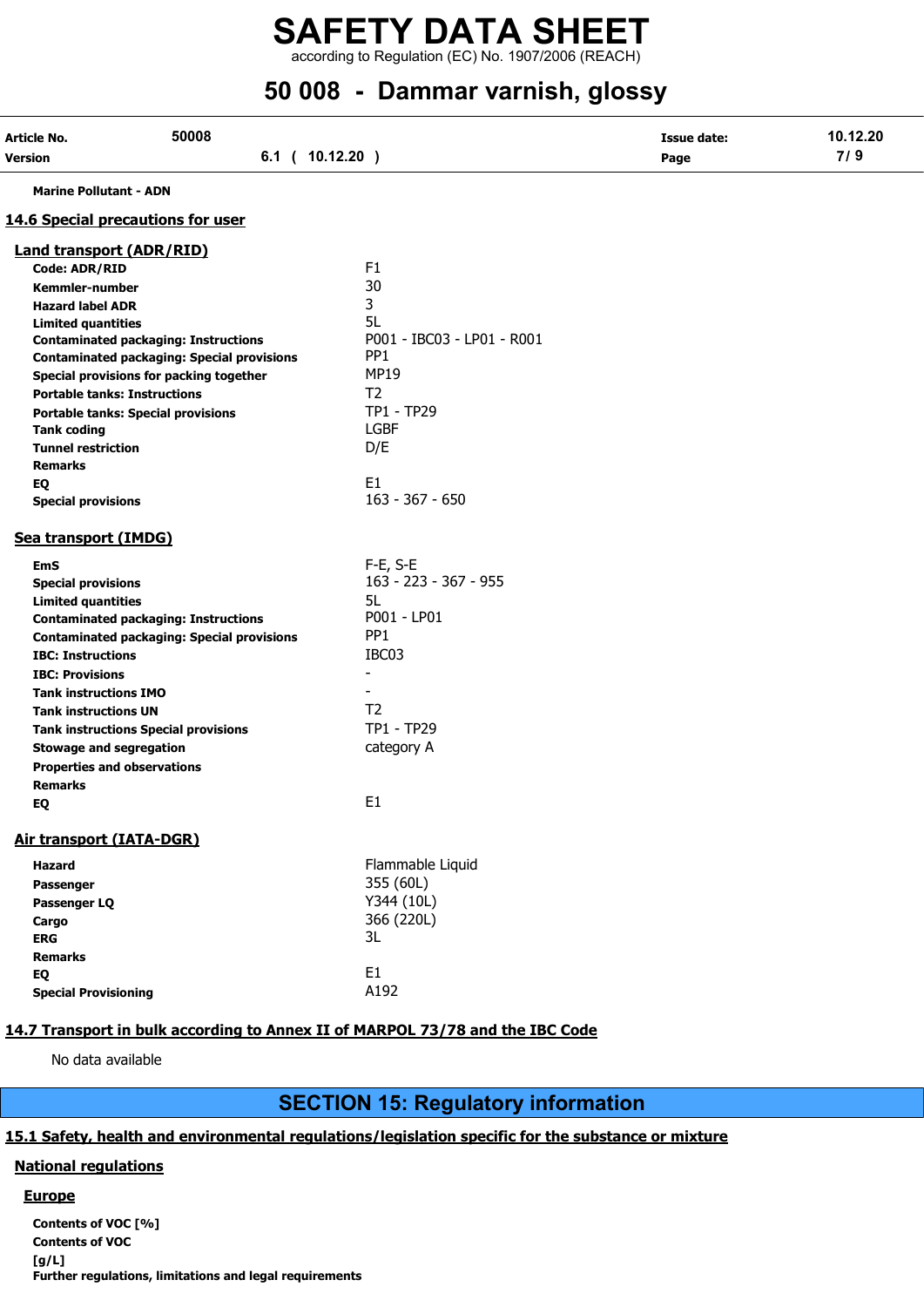according to Regulation (EC) No. 1907/2006 (REACH)

## 50 008 - Dammar varnish, glossy

| Article No.    | 50008 |                 | Issue date: | 10.12.20 |
|----------------|-------|-----------------|-------------|----------|
| <b>Version</b> |       | 10.12.20<br>6.1 | Page        | 8/9      |

#### Germany

Storage class Water Hazard Class non hazardous to water WGK catalog number Incident regulation Information on working limitations Further regulations, limitations and legal requirements

#### Denmark

Further regulations, limitations and legal requirements

#### **Hungary**

Further regulations, limitations and legal requirements

#### Great Britain

Further regulations, limitations and legal requirements

#### Switzerland

Contents of VOC [%] 65 - 68 % Further regulations, limitations and legal requirements

#### USA

Further regulations, limitations and legal requirements Federal Regulations State Regulations

#### Canada

Further regulations, limitations and legal requirements

#### 15.2 Chemical Safety Assessment

## SECTION 16: Other information

#### Further information

Hazard statements (CLP) H226 Flammable liquid and vapour. H304 May be fatal if swallowed and enters airways. H335 May cause respiratory irritation. H336 May cause drowsiness or dizziness. H411 Toxic to aquatic life with long lasting effects.

#### Further information

This information is abased on our current state of knowledge and describes the security standards applicable to our product for the purpose provided. The information provided here does not constitute a legally binding warranty of specific characteristics or of suitability for a specific application use of the product is thus to be adapted to the user's special conditions and checked by preliminary tests. We are thus unable to guarantee product characteristics or accept an liability for damage arising in connection with the use of our products.

#### Literature

For abbreviations and acronyms, see: ECHA Guidance on information requirements and chemical safety assessment, chapter R.20 (Table of terms and abbreviations).

#### Reason of change